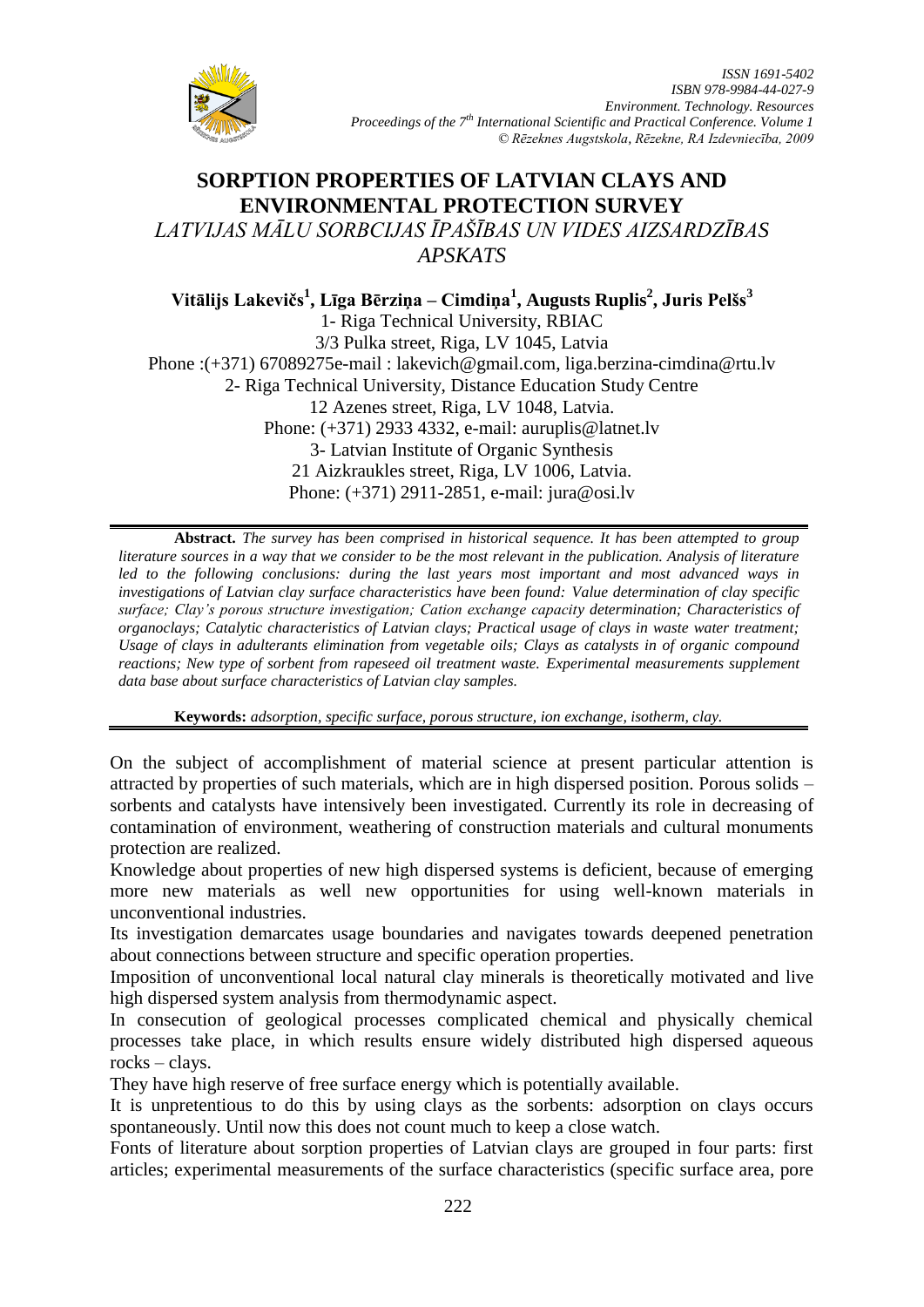structure, determination of ion exchange capacity); field of usage (water pollution, air purification, rapeseed oil bleaching); dr. habil. theses, latest works.

The survey has been conducted in historical sequence. It has been attempted to group literature sources in a way that we consider being the most relevant in the publication.

The first articles about surface characteristics of Latvian clays have been shown in 1950s of the last century in works of professor J. Eiduks. First scientific work about sorption of organic stains as methylene blue, fuchsine and other on the samples of Latvian clays [1] has been published in 1951. Researches of pigment sorption were continued in a work of A.Vaivads and A.Upite, aimed onto determination of mineralogical contents of clay samples [2]. In 1973, professor J. Eiduks suggested research was published, and methanol gas sorption on Latvian clay samples has been measured for the first time [3]. It has been found that if the treatment temperature of samples increases, but value of specific surface area decreases.

More detailed results were analyzed in an article [4].

In the Soviet times, no great attention was paid to the sorption characteristics of Latvian clays. Only in 1991, research reports began to appear about Latvian clays surface characteristics. Systematic research has been made by A. Ruplis with collaborators. Docent of Latvian University, Rolands Bumans, also was involved in these works. Hexane and carbon tetrachloride **v**apor sorption isotherms were measured for aluminum oxide and aluminum hydroxide samples in order to determine their specific surface and pore structure parameters [5].

Specific surface of samples is one of the most significant parameters of disperse systems. There were numerous methods developed for detecting the specific surface; however nowadays the most widely used is the one based on analyzing gas or vapor physical adsorption [6, 7].

At first, experimentally measure adsorption isotherm of the analyzed sample. Using BET or Longmire equation, calculate amount of the adsorbed substance (sorbate) in a monomolecular layer *a*<sup>m</sup> (mol/g). This internationally acknowledged BET method is used in various works for determination of specific surface of Latvian clay samples [3; 4; 8-10].

Sorption processes depend on pores of the samples. The most significant parameters of pores are total pore volume and pore volume distribution per radiuses or diameters [5]. These are determined by measuring adsorption-desorption isotherms. Various pore distribution calculation methods are based on Kelvin capillary condensation equation. Maximum of pore distribution curve demonstrates most frequently occurring pore radius (effective pore radius). Total pore volume is obtained by measuring adsorption of saturated vapor. In these conditions, adsorption isotherms of clay samples asymptotically approach ordinate axis, thus, total pore volume is detected by measuring amount of adsorption in pressure which is smaller than pressure of saturated vapors [11]. Usually, a pressure is chosen which lays within the relative equilibrium pressure interval between 0.90 and 0.98 [4; 12].

In numerous works [6;13-16], changing sorption parameters by thermal treatment or modified by mineral acids [17-20] is investigated. It was found that after a thermal treatment, specific surface and total pore volume of Latvian clays is descending [21; 22]. After modification with acids, specific surface and pore volume of samples is changing depending on acid concentration: increasing concentration, specific surface also increases, reaches its maximum and then descends. Changing of pore volume amount has the same nature [8; 23]. It was realized that acidic treatment of Latvian clay samples results in sorbents of energetically homogenous surface. These sorbents are used in gases and gases – liquids chromatography practices. In scientific work [24] attention is focused on sorption of humic substances on clays from Latvia deposits.

The results of works were summarized in A. Ruplis habil. doctor's work in 1998 [25].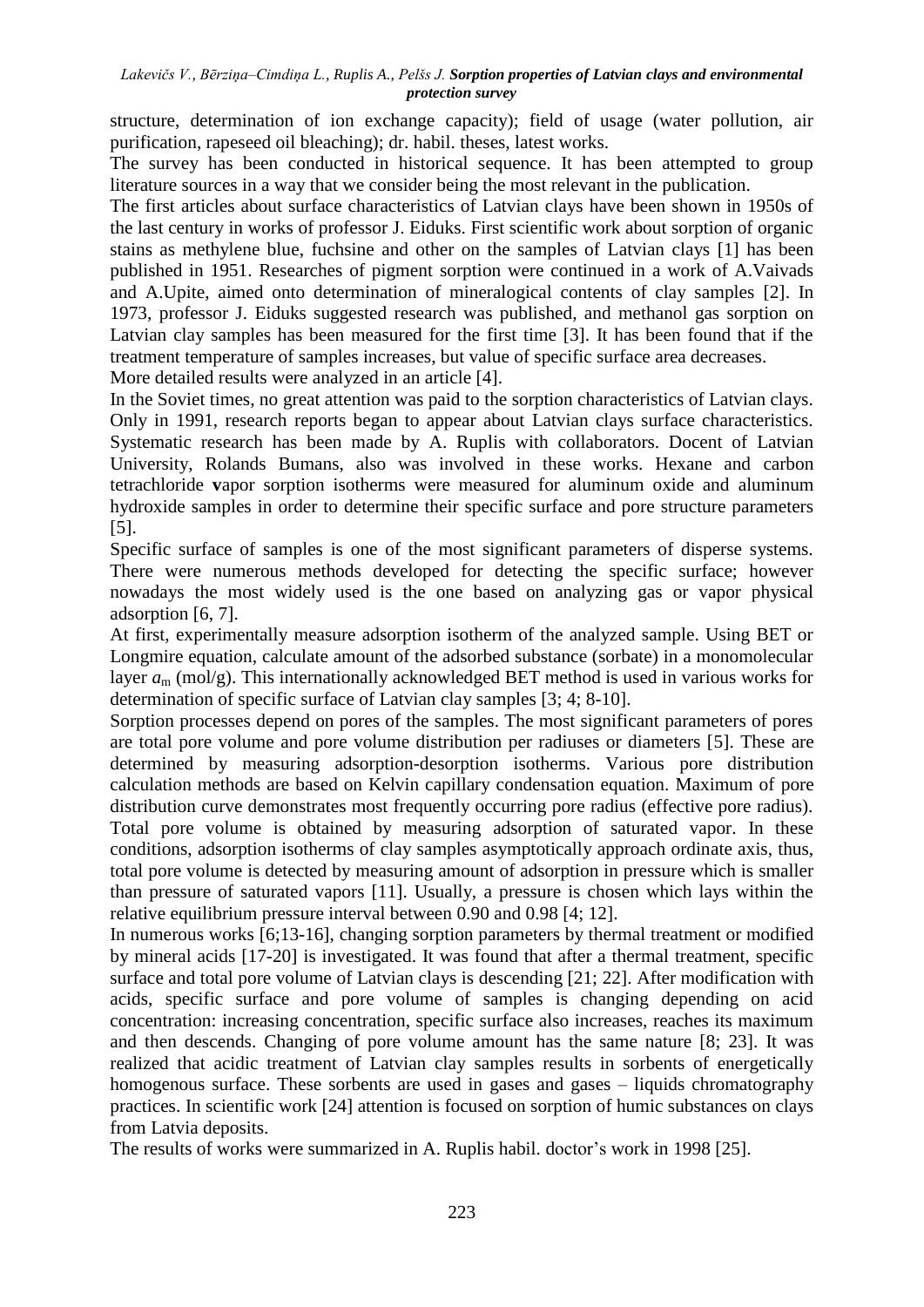Determination of cation exchange capacity must be specially accentuated. This characteristic is significant in analyzing different unacceptable (toxic, radioactive) adulterant migration in over ground and ground-waters in normal or catastrophe created situations, it will open up the new opportunities for scientific motivated usage of sorbents for waste water treatment [26] and other.

Capacity amount of clay ion exchange plays a great role in various processes, however, for Latvia the most important are those related to soil fertility and environment pollution problems. Numerous methods were developed ion capacity determination of sorbents. In the middle of nineties, lots of attention was focused onto cation exchange capacity determination of Latvian clay samples by using organic pigments (methylene green, methyl violet).

Ion exchange capacity of Latvian clays is an important parameter of processes in which clays are used as sorbents at water solutions. It is determined and described in various scientific works [27-30].

In a bulletin [28], attention is focused onto method of measuring adsorption of methylene blue. It was found that amount of adsorption changes during shaking of clays and liquid (from 2 to 48 hours) depending of sample characteristics. At samples treated with mineral acids, adsorption of methylene green decreases in proportion with acid concentration.

It was found that, p – nitro aniline is not adsorbed on Latvian clays from water solutions. It adsorbs weakly on the samples, whose surface is partially covered with rapeseed oil coking products [27]. In scientific work [26], opportunities of using natural and thermally treated clay samples (from 200 to 800  $^{\circ}$ C) from Suntaži, Laža, Veldze and Kuprava deposits for cleaning wastewater are researched. The highest adsorption ability is characteristic for clays from Kuprava deposit, and it's explained by its mineralogical properties and small amount of additions. It's said that the active component in the clay composition is hydro muscovite. Chrystallic chemical structure of clays decomposes in  $-500-600$  °C temperature [26], and its destruction is accompanied by reducing adsorption ability. Clays from Veldze deposit, both natural and at  $600<sup>0</sup>C$  thermally treated, show good sorption abilities by cleaning wastewaters at "Reagents" and "Grindeks" companies. Meanwhile, clays from Kuprava are successfully used in cleaning technological wastewaters in Valmiera glass fiber production plant from nonionogenous surface active substances, oil products, formaldehyde. [31] talks about cleaning of wastewaters containing phenol and formaldehydes using Latvian clays In the same time, it was discovered that Latvian clays may be used as catalysts in organic synthesis [32-34].

It was found that Latvian Quaternary (Priekules and Nicgales) and Devonian (Kupravas) clay samples can be used as effective catalysts in organic synthesis reactions, where final product is anticancer agent (1,4-butanediol dehydration reaction) [34].

Searching for new catalyst carriers is vital for improving of synthesis of several very important medicals [35] and further development of catalysis theory which is closely related to research of adsorption-desorption mechanism and issues of sorbent modifications [36].

Cation exchange in clay minerals depending of length of sulphuric acid treatment is researched in work [37]. It was stated that treating clay with 25% sulphuric acid for 1 hour is effective and improves its adsorption capabilities [37]. In article [38], it is informed about adsorption of lead ions from water solution at clay plates, but [39] – about lead ions adsorption from water solutions at scorched clay pellets. In article [40] are shown sorption properties of Kuprava clays – illits. [41] informs about using Latvian clays in air cleaning.

Academician E.Gudriniece with collaborators signified the idea about the rapeseed oil purification on Latvian clay samples [42; 43]. Discoloring, or bleaching is one of the refinement stages of vegetable oil. As a result, plant pigments like chlorophylls, carotinoids, etc are bound on sorbent's surface, also improving taste of the oil. Non-activated and thermally treated clay samples slightly improved number of rapeseed oil color, however, such oil does not correspond with nutrition oil standards. [44]. A. Ruplis and his scientific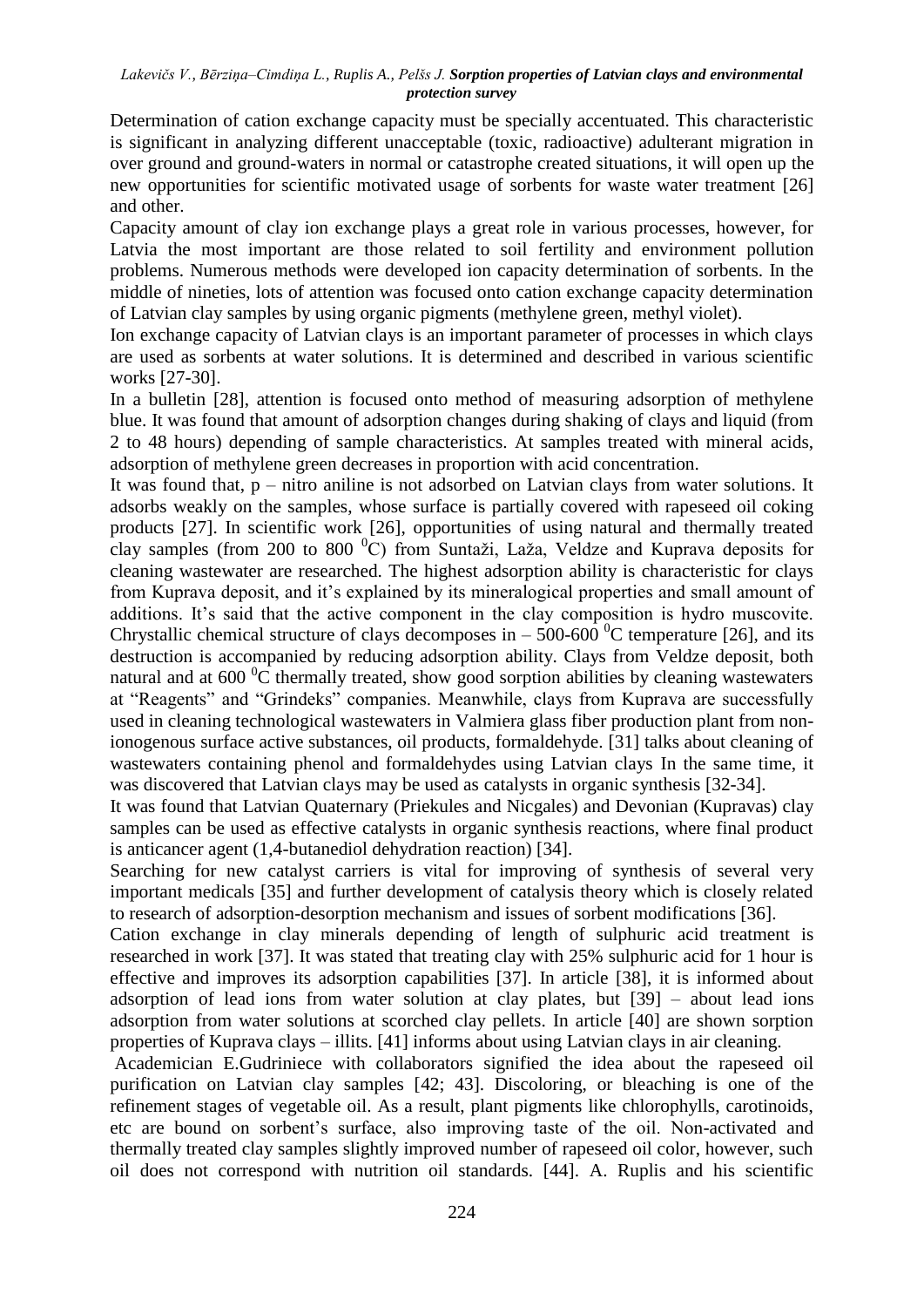collaborators clarified, that samples of Latvian clays treated with mineral acids are useful for rapeseed oil bleaching [10; 44-46]. During process of bleaching, by-products appear. They are clays that contain 30-40% of rapeseed oil. By thermal treatment, a valuable product is obtained and it can be re-used in environmental protection [47; 48].

Obtained material finely adsorbs organic solvents from vapor phase, functioning as active coal. Materials produced from rapeseed oil bleaching by-products have good sorption parameters. This new type of sorbents are made of Latvian clay originated alum silicate matrix and rapeseed oil coking  $(250, 400 \text{ un } 600 \text{ °C})$  products. Specific surface of studied samples is about 100  $m^2/g$ . They adsorb methanol and benzyl vapors at room temperature and demonstrate high thermal resistance [47]. Work [49] informs about obtaining silica gel-like sorbents from clays not containing carbonates.

At the end of 90-ies academician J. Freimanis developed his investigations about Latvian organoclays [50-52].

These are clays, whose metal ions are substituted by tetraalkilamonuim ions. They have higher interaction with oils and oily materials and they are capable to perform as powerful environmental cleaners, for example, against leakage of mineral oils [50; 53]. Also, these clays keep high turgescence ability and are widely used as thickeners for turning various oils into ointments, etc. [54]. Carbon tetrachloride and n-hexane vapor sorption increases in organoclays at the highest interval of equilibrium pressure. It can be considered that organoclays may colligate oleofilic molecules (petroleum, oils) from water/oils emulsions and water solutions [55]. Information about sorption of carbon tetrachloride vapors confirm the ability of organic cations to fix structure of plane parallel pores [56].

Analysis of literature led to the following conclusions: during the last years most important and most advanced ways in investigations of Latvian clay surface characteristics have been found:

1) Determination of value of clay specific surface.

- 2) Investigation of clay porous structure.
- 3) Determination of cation exchange capacity.
- 4) Characteristics of organoclays.
- 5) Catalytic characteristics of Latvian clays.
- 6) Practical usage of clays in waste water treatment.

7) Usage of clays in treatment of vegetable and other oils from adulterants.

Experimental measurements supplement data base about surface characteristics of Latvian clay samples. Experimental usage of clays: understanding adulterants distribution in natural conditions (soil, over ground and ground-water); waste water treatment, catalytic characteristics, treatment of vegetable and industrial oils, synthesis of new sorbents including organoclays).

Nevertheless, in comparison with clay samples investigation in other countries contribution of Latvian scientists is small and measurements about colloid chemical characteristics are at the beginning, in spite of indigenous clays significance in management of different processes of environmental protection, as well as in their usage in new and nontraditional branches.

### **References**

- 1. Eiduks I., Vaivads A., Pilskalne A. Dažadu Latvijas PSR mālu adsorbcijas spējas // Latvijas PSR Zinātņu Akadēmijas Vēstis. Nr. 2 (43). 1951. 293.-298.lpp.
- 2. Vaivads A., Upīte A. Pētījumi par mālu mineraloģiskā sastāva noteikšanu ar krāsošanas metodi// Latv. PSR ZA Vēstis, 1956. 2 (103), 127 lpp.
- 3. Руплис А.А., Раман А.П., Эйдук Ю.Я. Новые исследования в области химии и химической технологии. Рижск. Политехн. ин – т. Рига, 1973. 67 c.
- 4. Руплис А.А., Раман А.П. "Коллоидно-химические свойства латвийских глин I. Изменение поверхности при термообработке некоторых девонских и четвертичных глин Латвии". Latvijas Ķīmijas Žurnāls Nr.3, 286.-294.lpp. 1994.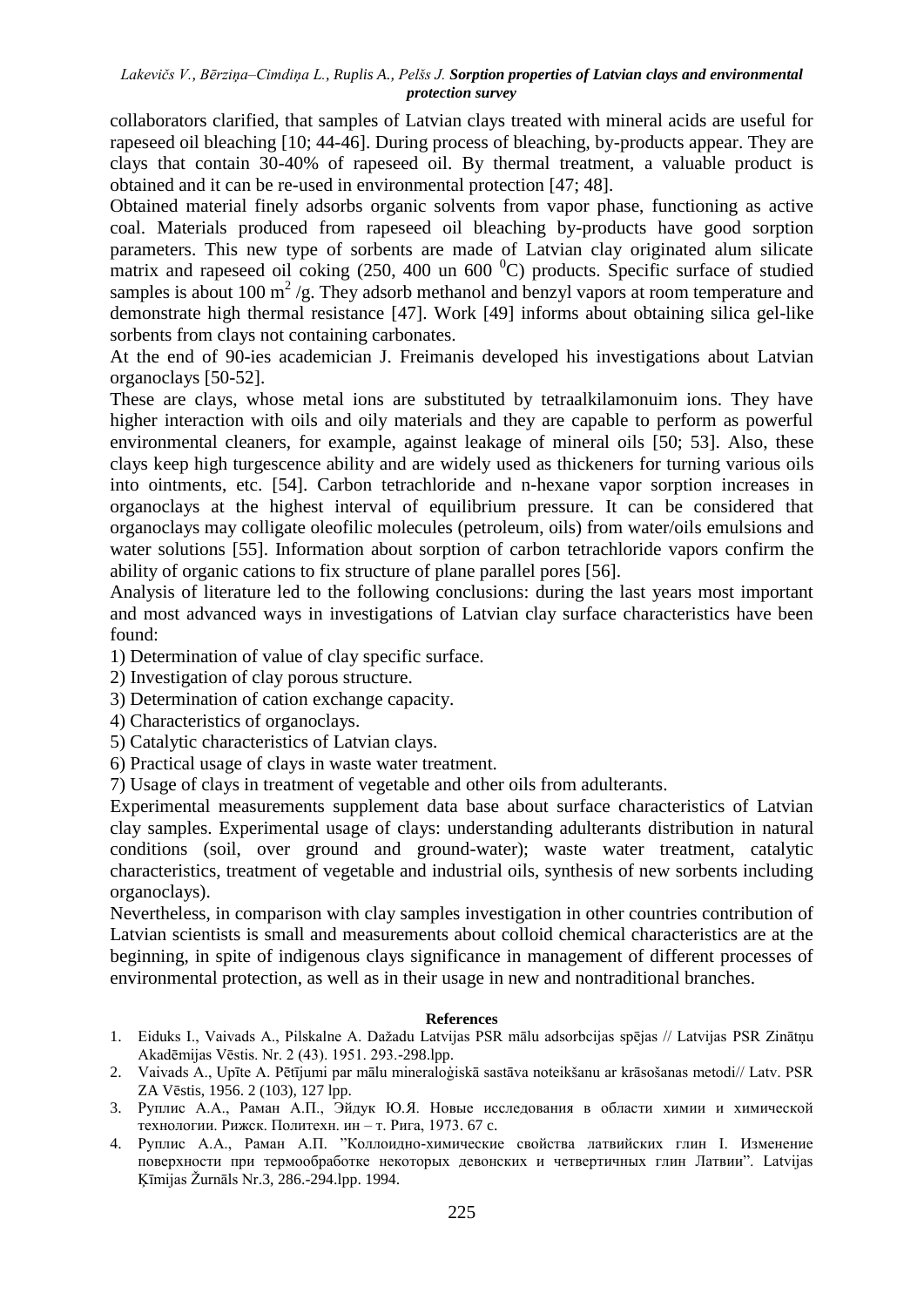- 5. Ruplis A., Būmans R. Pore Structure and Fractal Dimensions of Ferric Hydroxide, Aluminium Hydroxide and Latvian Clays. IUPAC- Symposium on the Characterization of Porous Solids, COPS III, Marseille, France, May 1993. Book of Abstracts, p.47.
- 6. Ruplis A., Višs R. Latvijas mālu sorbtīvās īpašības./ Vispasaules Latviešu zinātņu kongress. Tēzes. Ķīmijas sekcija. Rīga, 1991. 130.lpp.
- 7. Ruplis A. Latvijas mālu sorbcijas īpašības./ Latvijas Ķīmijas Žurnāls, 199. Nr.2, 43.-47.lpp.
- 8. Lakevich V. Sorption Characteristics Change by Thermal and Acidic Treatment for Some Latvian Clay Samples. 1<sup>st</sup> Nordic-Baltic Meeting on Surface and Colloid Science August 21-25, 1999. Vilnius, Lithuania, Programm and Thesis,Vilnius, 1999. p.12.
- 9. Svinka V., Moertel H. Physico-Chemical Properties of Illite suspensions after Cycles of Freezing and Thawing. Clay and Clay Minerals, Vol 47, No 6, 1999. p. 718-725.
- 10. Гудриниеце Э., Руплис А., Сержане Р., Стреле М. Адсорбенты из глин латвийских месторождений для отбеливания рапсового масла'' Ж. Прикл. Химии. 1999. т. 72, вып. 5, стр. 759-762.
- 11. Ruplis A. Sorption and catalytic properties of Latvian clay powders. Progr. Colloid. Polym. Sci. (2000) 116: 48-56 Springer-Verlag, 2000.
- 12. A. Ruplis "Adsorption method used for clay powder characterization ",  $13<sup>th</sup>$  International Congress of Chemical and Process Engineering, CHISA'98, p.23-28, August 1998, Praha, Czeh Republic, Summaries 4, p. 180.
- 13. Ruplis A., Būmans R. The Influence of Acid Treatment on the Sorption Properties of Latvian Clays, Adsorption Science and Technology, 1993. Vol.10, p. 137.
- 14. Ruplis A., Būmans R., Martcin I., Višs R., Tjumina A. Colloid Chemistry of Latvian Clays 2. Influence of Acid Treatment on Sorption Properties of Devonian Clays from Deposit Liepa. Latvian Journal of Chemistry (Latvijas Ķīmijas Žurnāls), No. 5-6, p. 36-42, 1995.
- 15. Būmans R., Ruplis A., Tjumina A., Višs R. Change of the Surface Characteristics by the Modification of the Latvian Clays Powders. Fourth Euro Ceramics. Vol.12 , pp. 139-146, Bricks and Roofing Tiles, Ed. by I. Braga, S. Cavallini, G.F. Di Cesare, Gruppo Editoriale Faenca Editrice, 1995.
- 16. Višs R., Drille M., Marcins I. Adsorbcija uz māliem un ar skābi apstrādātiem mālu paraugiem./ RTU zinātniskie raksti. Materiālzinātne un lietišķā ķīmija. 4.sējums, 2002. 32.-44.lpp.
- 17. Ruplis A., Mezinskis G., Chaghuri M. Adsorption Characteristics of Kupravas Deposit Clays Modified by Phosphoric Acid/ Starptautiskā konference EcoBalt'98 1998.gada 22.-23.maijā. Rīga, 1998. 54.lpp.
- 18. Višs R., Drille M., Marcins I. Latvijas mālu sorbtīvās īpašības un to palielināšana, apstrādājot mālus ar skābes šķīdumiem. RTU Rakstu krājums, Rīga, 2000. 102.lpp.
- 19. Višs R., Drille M. Mālu minerālu virsmas struktūra pēc to apstrādes ar skābēm./ II Pasaules Latviešu Zinātnieku kongress Rīgā, 2001.g. 15.aug. Tēžu krājums, 327.lpp.
- 20. Lakevich V., Ruplis A. Acidic Treatment Influence on Sorption Parameters of Latvian Clay Samples./ Starptautiskā konference EcoBalt '99. Rīga, 1999.g. 14.-15.maijs, 78.-79.lpp.
- 21. Lakevičs V., Ruplis A. Nīcgales mālu paraugu virsmas raksturojums./ 40.studentu zinātniskās un tehniskās konferences materiāli. 1999.g. 26.-30.aprīlī. I sēj. Ķīmija un ķīmijas tehnoloģija, Rīga, 1999. 6.lpp.
- 22. Lakevich V., Ruplis A. Sorption Characteristics of Latvian clay samples. Ecers Topical Meeting Sedimentary Rocks in the ceramics technology. April 29-30, 1999. Riga, p. 30.
- 23. Ruplis A. Sorption and Catalytic Properties of Latvian Clay Powders. <sup>1st</sup> Nordic-Baltic Meeting on Surface and Colloid Science. August 21-25, 1999, Vilnius, Lithuania. Programm and Thesis, Vilnius, 1999. p. 48.
- 24. Kļaviņš M., Apsīte E. Sorption of humic substances on clays from Latvia. Latvijas Ķīmijas Žurnāls. 1998, Nr.1. 67.-70.lpp.
- 25. Ruplis A. Sorption Properties of Crystalline Ferric Hydroxides(Oxides) and Latvian Clays. Dr. habil. chem. Dissertation. Riga, 1998. 68 p.
- 26. Švinka R., Švinka V., Pētersone E. Latvijas Ķīmijas Ţurnāls, No.3, 1994. 280 lpp.
- 27. Ruplis A., Saveljeva I., Buholca L., Kugure K., Taurina D. Metilēnzilā un paranitroanilīna sorbcija no ūdens šķīdumiem. Latvijas zinātniski praktiskais seminārs "Vides piesārņojuma analīze, metodika un problemas". Riga, 1995.g. 25.okt. 41 lpp.
- 28. Ruplis A., Saveljeva I., Tjumina A. Latvijas mālu jonu apmainas kapacitāte un īpatnējā virsma. Latvijas zinātniski praktiskais seminārs "Vides piesārņojuma analīze, metodika un problēmas". Rīga, 1995.g. 25.okt. 43 lpp.
- 29. Ruplis A., Saveljeva I., Denisenko D. Metilēnzilā adsorbcija uz pulverveida Latvijas māliem./ Starptautiskā konference EcoBalt'98 Rīgā 1997.gada 13.-14.junijā. 19.-21.lpp.
- 30. Ruplis A., Saveljeva I., Denisenko D. Methylene Blue Adsorption on Latvian Clay Powders. Fifth Euro Ceramics Society Symposium (ECERS V). Key Engineering Materials Volumes 132-136, Part I (1997) pp.256 -259. Volume Editors: D. Bortzmeyer, M. Boussuge, Th. Chartier, G. Fantozzi, G. Lozes, A. Rousset Trans Tech Publication, Switzerland, 1997.